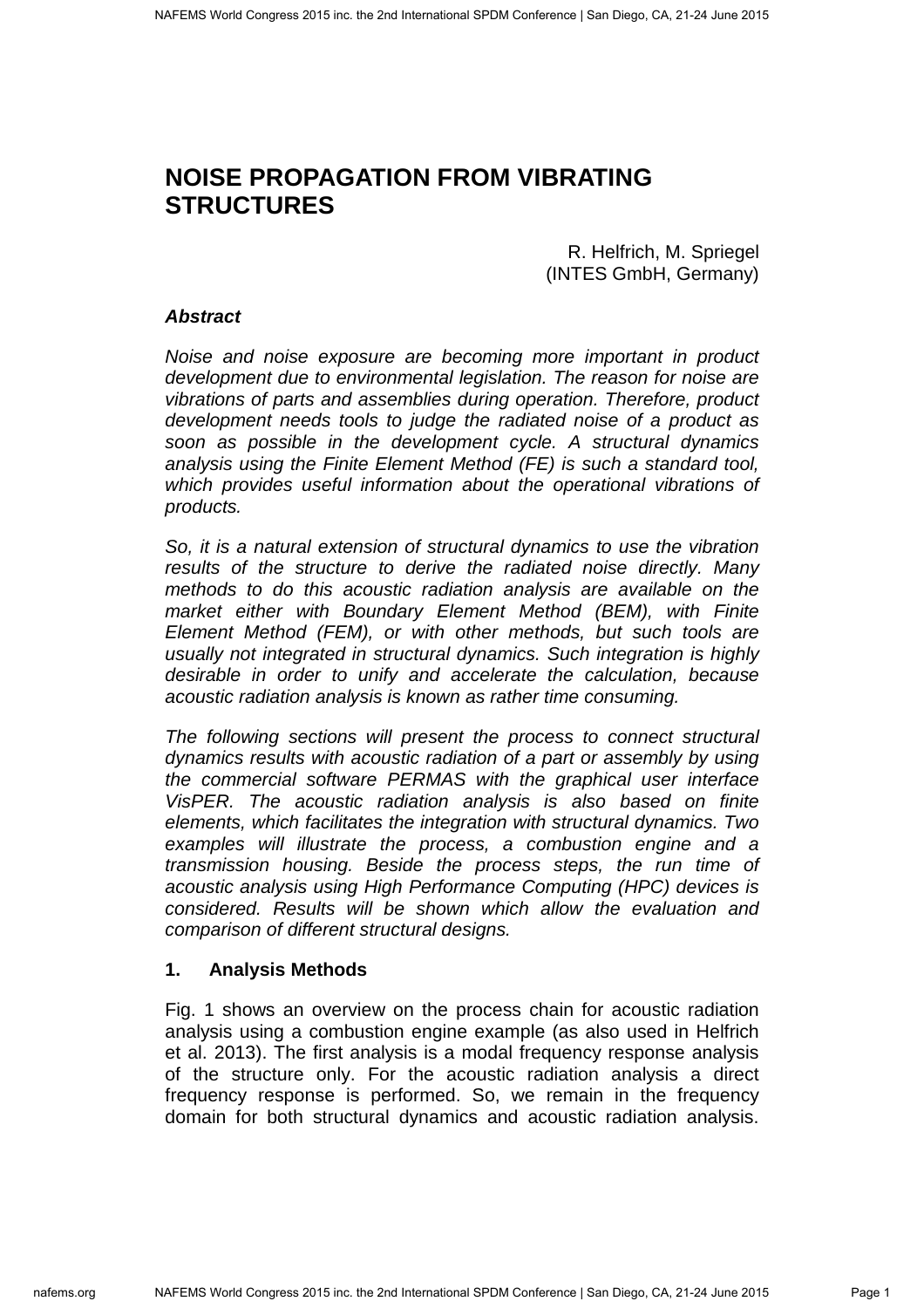Doing both steps separately has the advantage that the structural dynamic analysis can be performed independently from any acoustic problem. Nevertheless, an acoustic analysis can be made for certain variants later.

Alternatively, a coupled analysis is also possible, which solves the frequency response analysis for both structure and surrounding fluid in a strongly coupled way (see Helfrich 2013). This coupled analysis provides both the structural response and the acoustic radiation at the same time. Because the coupled analysis is not needed for all structural dynamic problems, the separate solution of acoustic radiation is seen as a useful extension.



Figure 1: Process chain of acoustic radiation analysis.

# **2. Process of Acoustic Analysis**

A frequency response analysis of the structure provides an acoustic relevant result, i.e. the sound radiation power, which is also available as sound radiation power density. The quantity is proportional to the square of the normal velocity at the surface either with the absolute value or as area specific value (denoted as density). The absolute values can be summed up in order to produce the complete sound radiation power of the radiating surface. Fig. 2 shows the frequency response curve of the sound radiation power at the side faces of the engine. Although the sound radiation power gives an indication of the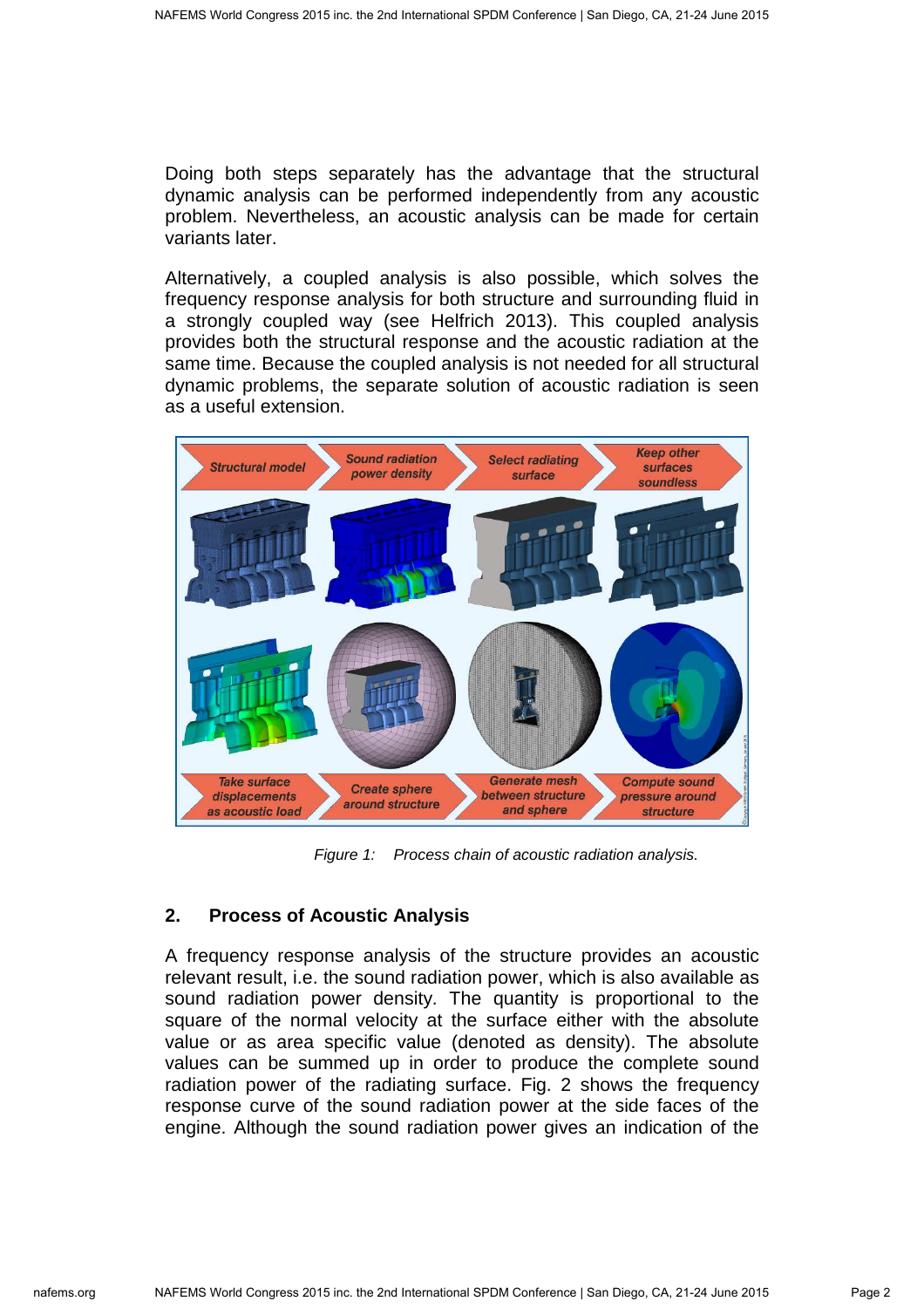



Figure 2: Structural frequency response of sound radiation power.

For the engine example the side faces are used as only surface parts, which are radiating noise to the surrounding.

The structural frequency response analysis was performed using a load where the valve seats are excited by forces with a phase shift between the cylinders. Displacements at the surface for all excitation frequencies are one primary result from the structural frequency response analysis. This result has to be extracted and prepared as acoustic load for the subsequent acoustic radiation analysis. It is worth mentioning that the calculated frequencies of the structural analysis determine the excitation frequencies in the subsequent acoustic radiation analysis. The latter can be used with less excitation frequencies, but there is no way to add more excitation frequencies without a previous structural dynamics calculation or by interpolation.

If no other structure is in the vicinity of the engine, then it is usual to take a sphere as outer boundary of the acoustic domain. The diameter of the sphere and the mesh size depend on the frequency range to be considered and the related wave length. The lower bound of the frequency range determines the diameter of the sphere, i.e. the diameter should be at least half of the related wave length. The upper bound of the frequency range is used to determine the maximum mesh size, i.e. half of the related wave length is discretized by six elements. Therefore, for lower frequencies the diameter has to be larger than for higher frequencies. And for a wider frequency range the model size is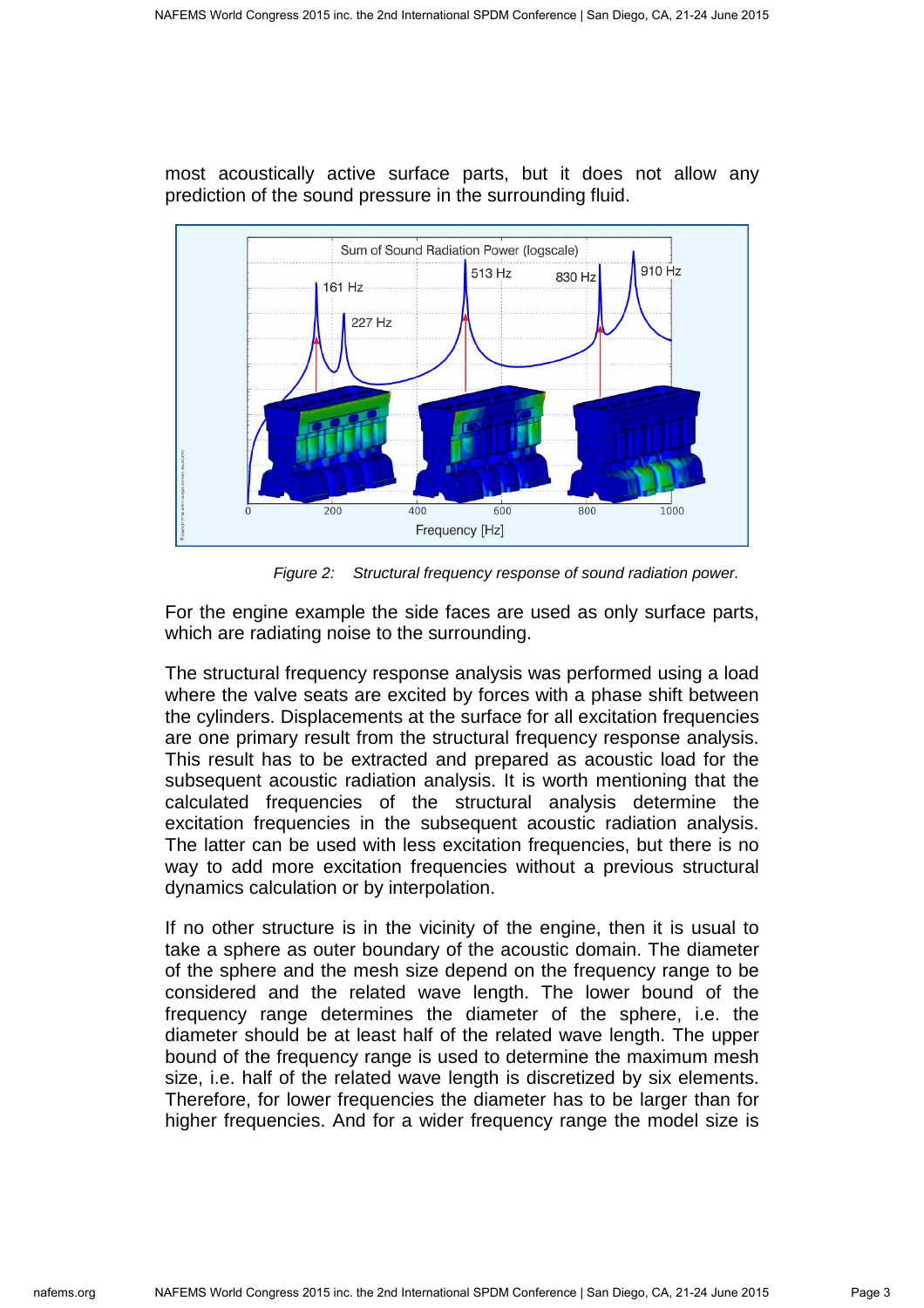larger. In case of comparison with experiments, the distance between structure and microphone has also to be taken into account. The mesh shown in Fig. 3 is capable to solve acoustic radiation problems between about 200 and 4000 Hz.

The surface of the engine as previously selected is used as inner side of the acoustic domain. The engine is replaced by its surface, where the actively radiating parts are represented by special 2D interface elements. These elements have both structural degrees of freedom and pressure degrees of freedom. The displacement degrees of freedom are prescribed by the previously calculated structural displacements and the pressure degrees of freedom are the unknowns of the acoustic radiation analysis.



Figure 3: Automatically generated voxel mesh with mesh refinement.

The remaining step is the mesh generation between inner and outer boundary of the acoustic domain. This is done by an automatic voxel mesher, which is capable to refine the mesh near the surface as shown in Fig. 3. The elements used are hexahedra in the interior of the domain but also pentahedra, tetrahedra and pyramides at the boundaries. The advantage of the hexahedra-dominated fluid mesh is that the number of nodes and elements is much less compared to a tetrahedral mesh with the same mesh size. Near the boundaries a mesh refinement is made, which uses kinematically compatible interpolation approaches.

Waves in the acoustic domain, which are reaching the outer boundary of the acoustic domain, would be reflected. This is not the required boundary condition for radiation analysis. Therefore, so-called radiation boundary condition elements are applied at the outer boundary. For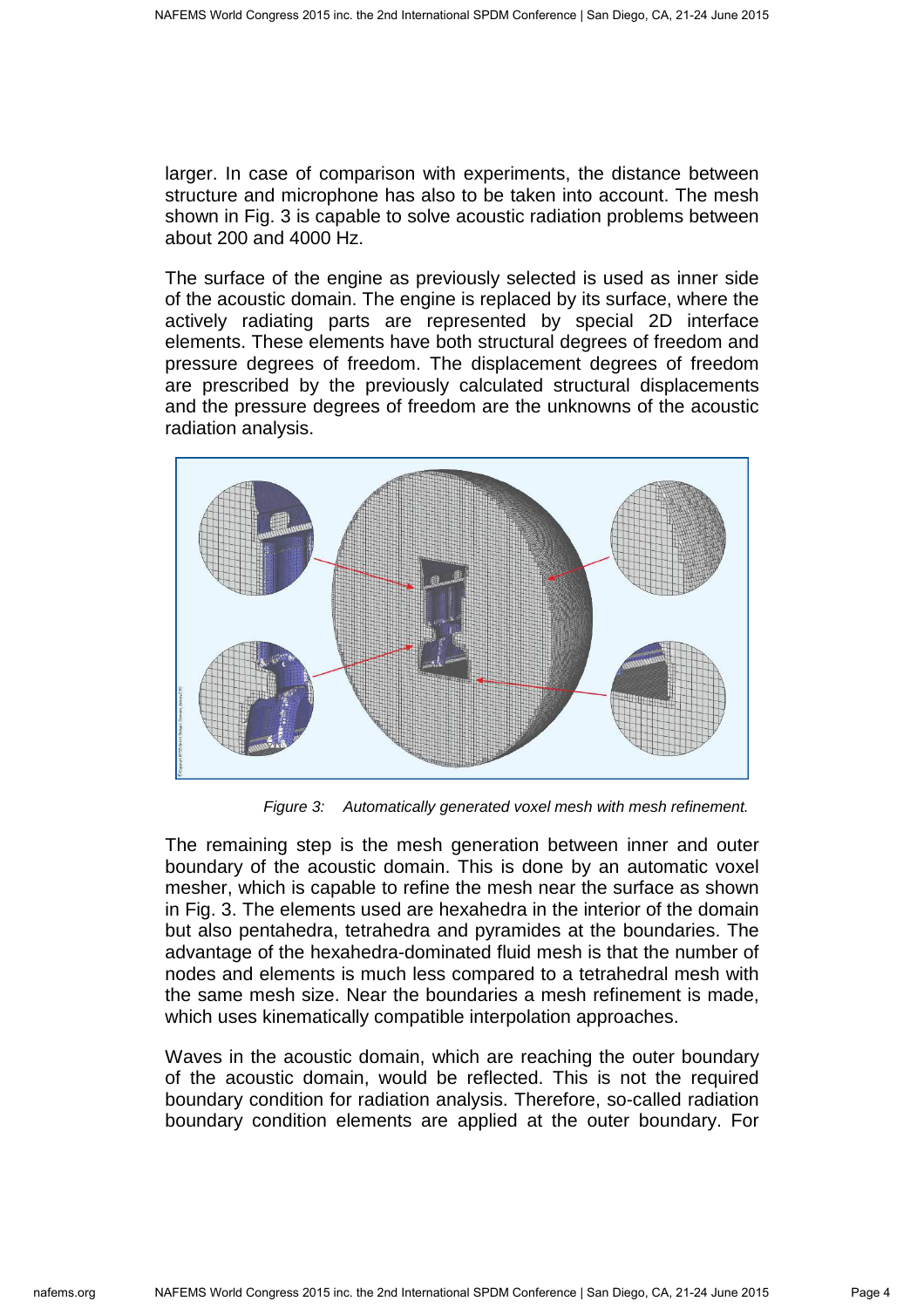spherical shapes of the acoustic domain, elements following the theory of Bayliss and Turkel are used (see Bayliss et al. 1980).

Because the damping of air is rather low, the acoustic radiation analysis is often done without such damping. Here, we apply frequencydependent volumetric drag, which ranges from about 0.3 Ns/m<sup>4</sup> at about 160 Hz to about 200 Ns/m<sup>4</sup> at 4000 Hz in a quadratic manner. These values were calculated, because no experimental results are available. Finally, after specifying the excitation frequencies, a direct frequency response analysis can be performed. The number of excitation frequencies is 311. The primary results are the pressure variations and the secondary results are the sound particle velocities. Fig. 4 shows a certain transfer function between two given nodes and the pressure level distribution in two cutting planes at 830 Hz.



Figure 4: Acoustic transfer function and pressure level distribution.

If we correlate the frequency response functions of Fig. 2 to the transfer function in Fig. 4, then we can find the same peaks but with different amplitudes due to the different nature of the functions.

Fig. 5 shows the pressure level distribution over the diameter of the sphere along the X, Y and Z axes from the inner to the outer boundary at 830 Hz, which is one of the peaks in the excitation spectrum (see Fig. 2).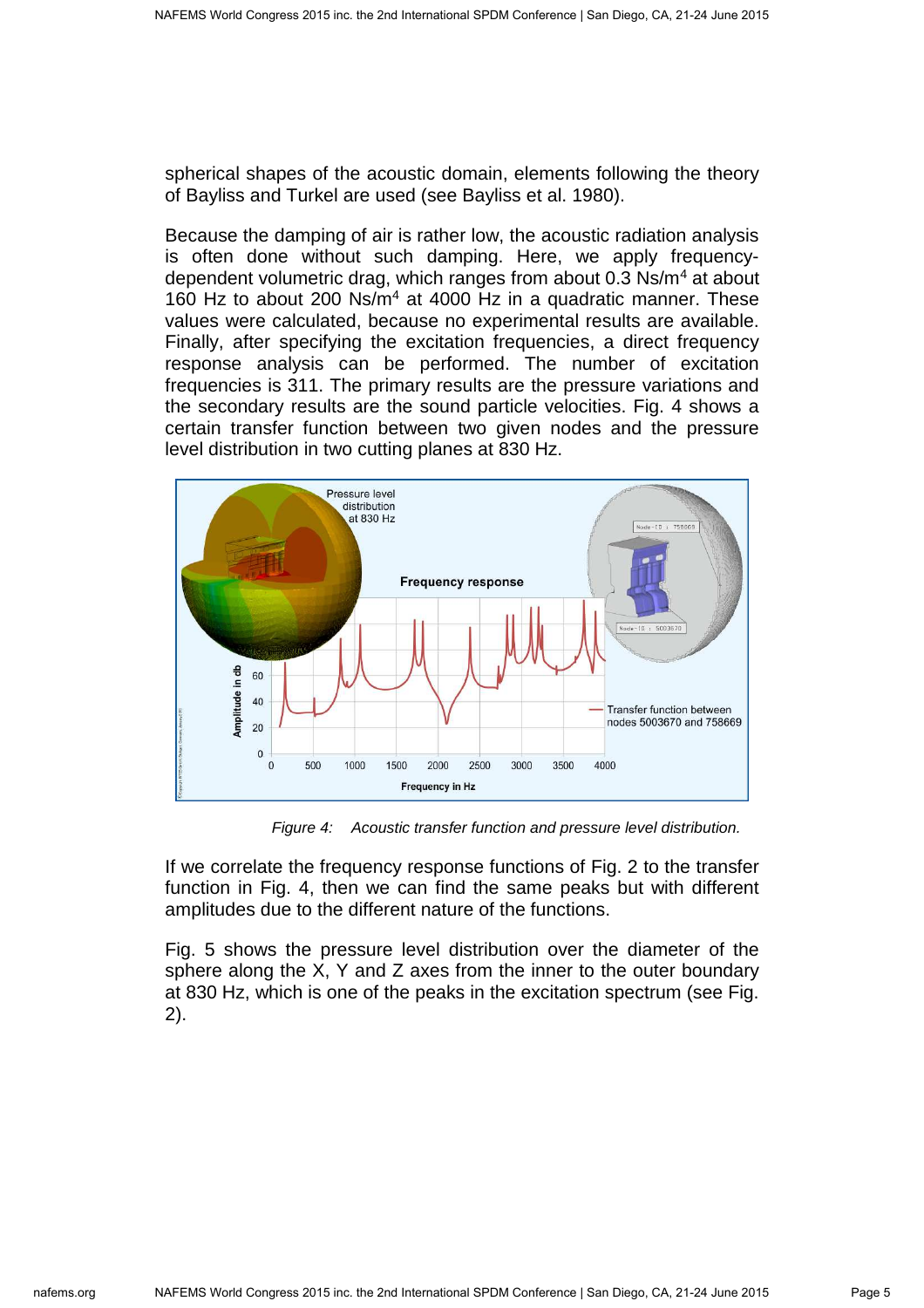

Figure 5: Pressure level distribution along the axes at 830 Hz.

## **3. Performance aspects**

The engine model for acoustic radiation analysis has the characteristics as listed in Table 1. Additional MPC (Multi-Point Constraints) conditions are used between fluid mesh and inner and outer boundary as well as for the mesh refinement within the fluid domain.

| Table 1: |  | Characteristics of acoustic radiation model for engine. |  |
|----------|--|---------------------------------------------------------|--|
|----------|--|---------------------------------------------------------|--|

|                 | Total                               | 904,000 |
|-----------------|-------------------------------------|---------|
| No. of elements | <b>Fluid</b>                        | 525,500 |
|                 | Interface                           | 51,000  |
|                 | <b>Radiation Boundary Condition</b> | 327,500 |
| No. of nodes    |                                     | 744,500 |
| No. of unknowns |                                     | 439,500 |

Using a direct frequency response analysis, the run time will also depend on the number of excitation frequencies, where the run time is typically the same for all such frequencies.

The computer used is 1\*14 cores Intel CPU E5-2697 with 2.6 GHz and 128 GB memory under Linux operating system. On this computer, the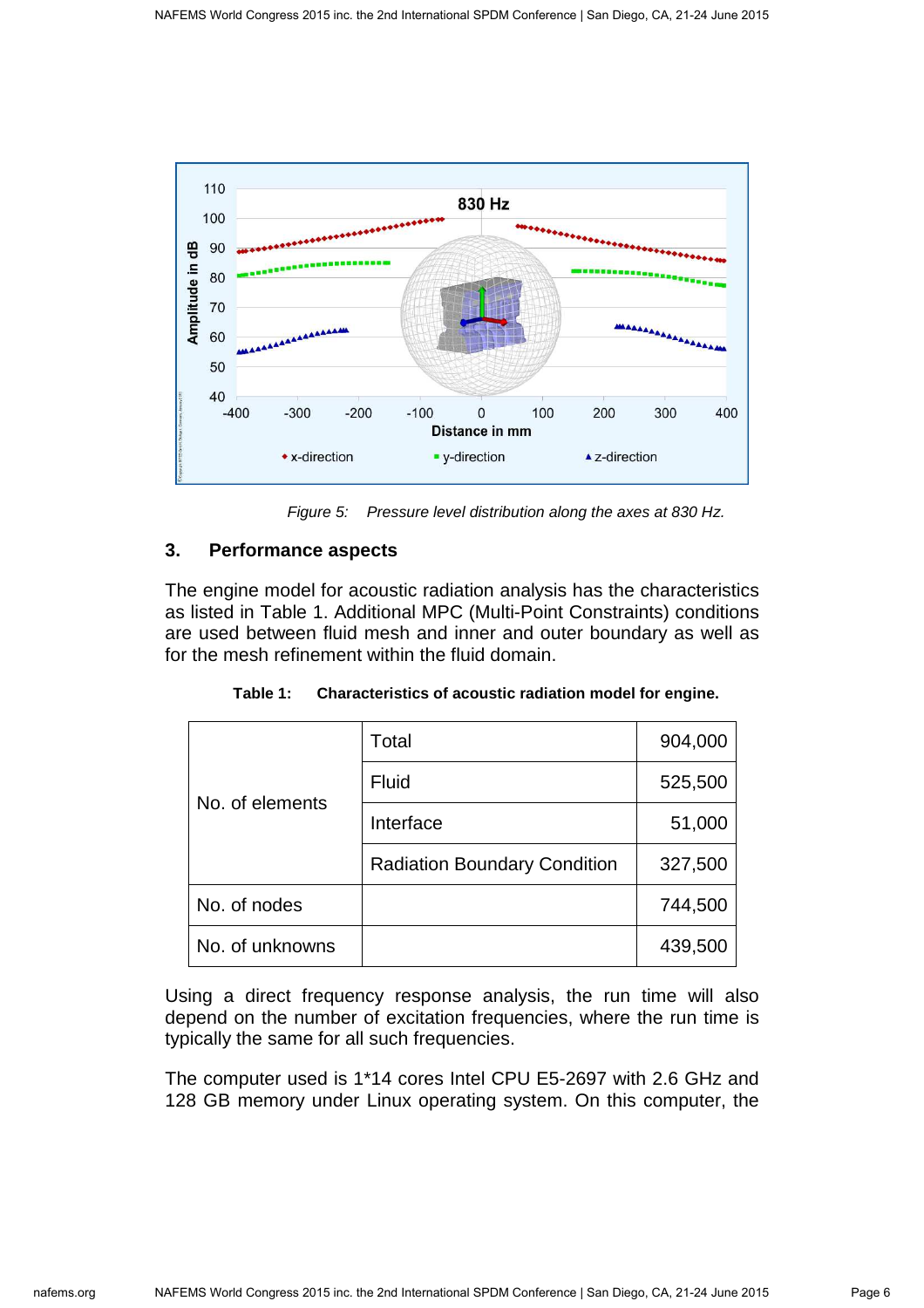acoustic radiation analysis used about 1.5 minutes for each excitation frequency.

## **4. Complex Surfaces**

While the previous engine example has a rather simple surface and only a part of the surface was radiating noise to demonstrate the process, the second example is from a complex transmission housing and the full surface is radiating noise. This model has already been investigated by test and simulation (see Neher 2012). The results are used as reference for the improved process described here. Here, the structural model is not known but the surface motion was given at 40 frequencies between 300 Hz and 4000 Hz. The overview on the process in this case is shown in Fig. 6.



Figure 6: Process chain of acoustic radiation analysis for transmission housing.

The mesh is again generated by voxel meshing (see Fig. 7), where a mesh size of 8 mm has been used and a mesh refinement at the surfaces was not made due to the rather coarse mesh of both the inner and outer boundary of the acoustic domain.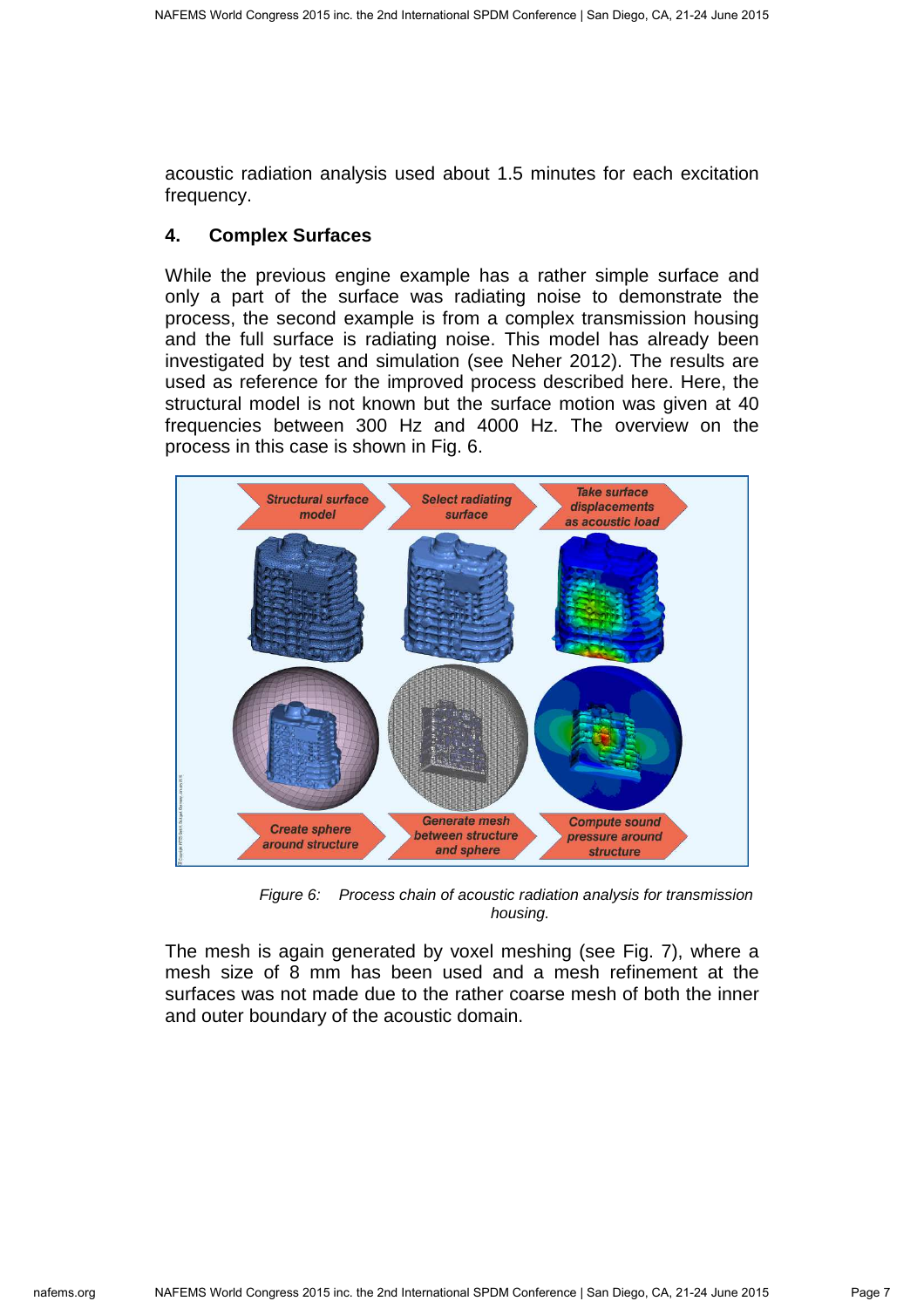

Figure 7: Automatically generated voxel mesh without refinement.

After specifying the excitation frequencies, a direct frequency response analysis can be performed. The number of excitation frequencies is 40.



Figure 8: Acoustic transfer function and pressure level distribution.

The primary results are the pressure variations and the secondary results are the sound particle velocities. Fig. 8 shows a certain transfer function between two given nodes and the pressure level distribution in two cutting planes at 1147 Hz.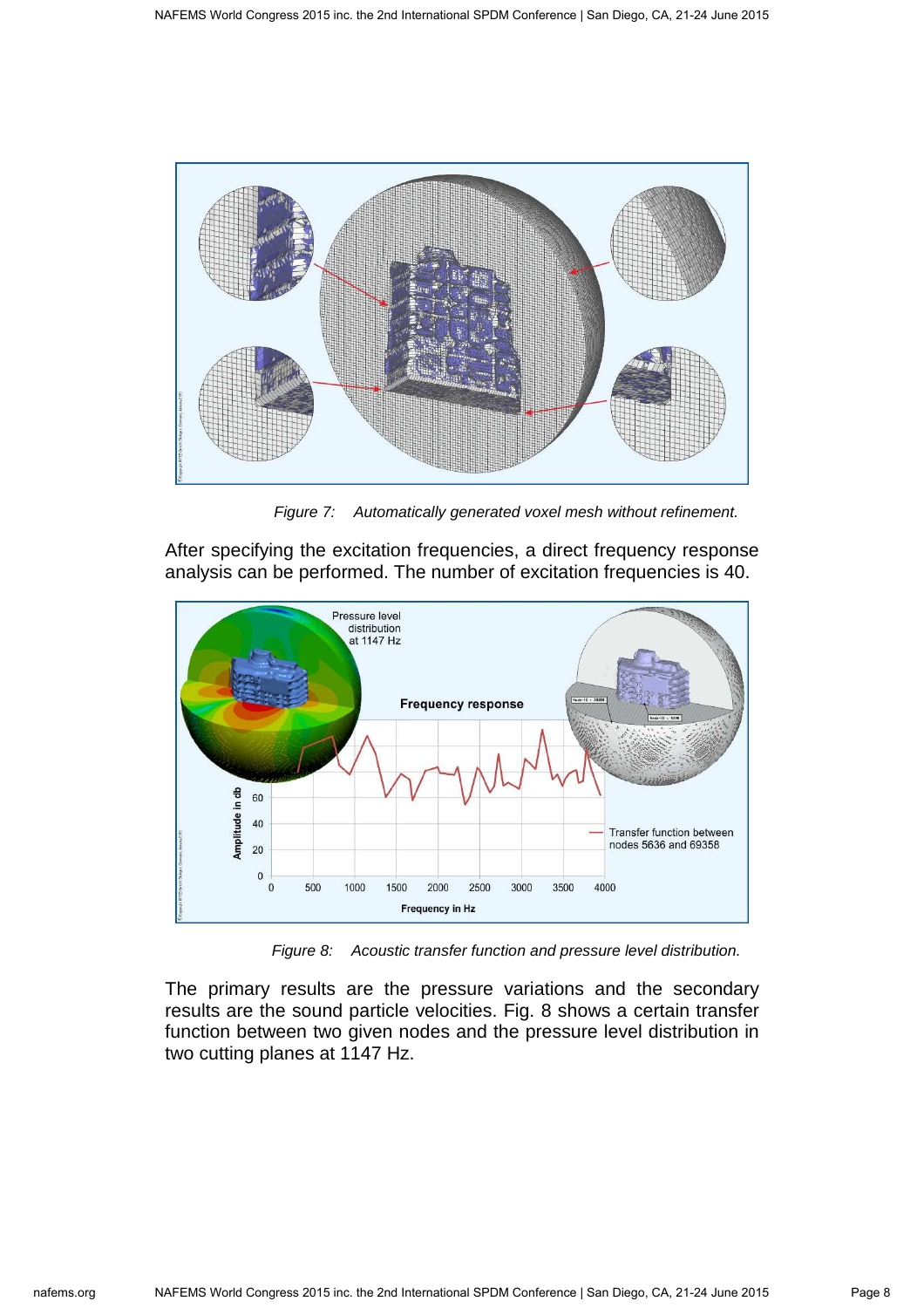To compare the results with the literature (see Neher 2012), the pressure distribution at the surface of the structure is presented in Fig. 9 for three different frequencies.



Figure 9: Resulting pressure distribution at structural surface.

The correlation with the literature is very good and shows very similar maximum pressures. The small differences might have the reason in a different mesh and slightly different damping values.

The transmission housing model for acoustic radiation analysis has the characteristics as listed in Table 2.

|                 | Total                               | 747,702 |
|-----------------|-------------------------------------|---------|
| No. of elements | Fluid                               | 637,084 |
|                 | Interface                           | 28,698  |
|                 | <b>Radiation Boundary Condition</b> | 81,920  |
| No. of nodes    |                                     | 678,477 |
| No. of unknowns |                                     | 621,985 |

| Table 2: | Characteristics of acoustic model for transmission housing. |
|----------|-------------------------------------------------------------|
|----------|-------------------------------------------------------------|

Additional MPC (Multi-Point Constraints) conditions are used between fluid mesh and inner and outer boundary as well as for the mesh refinement within the fluid domain.